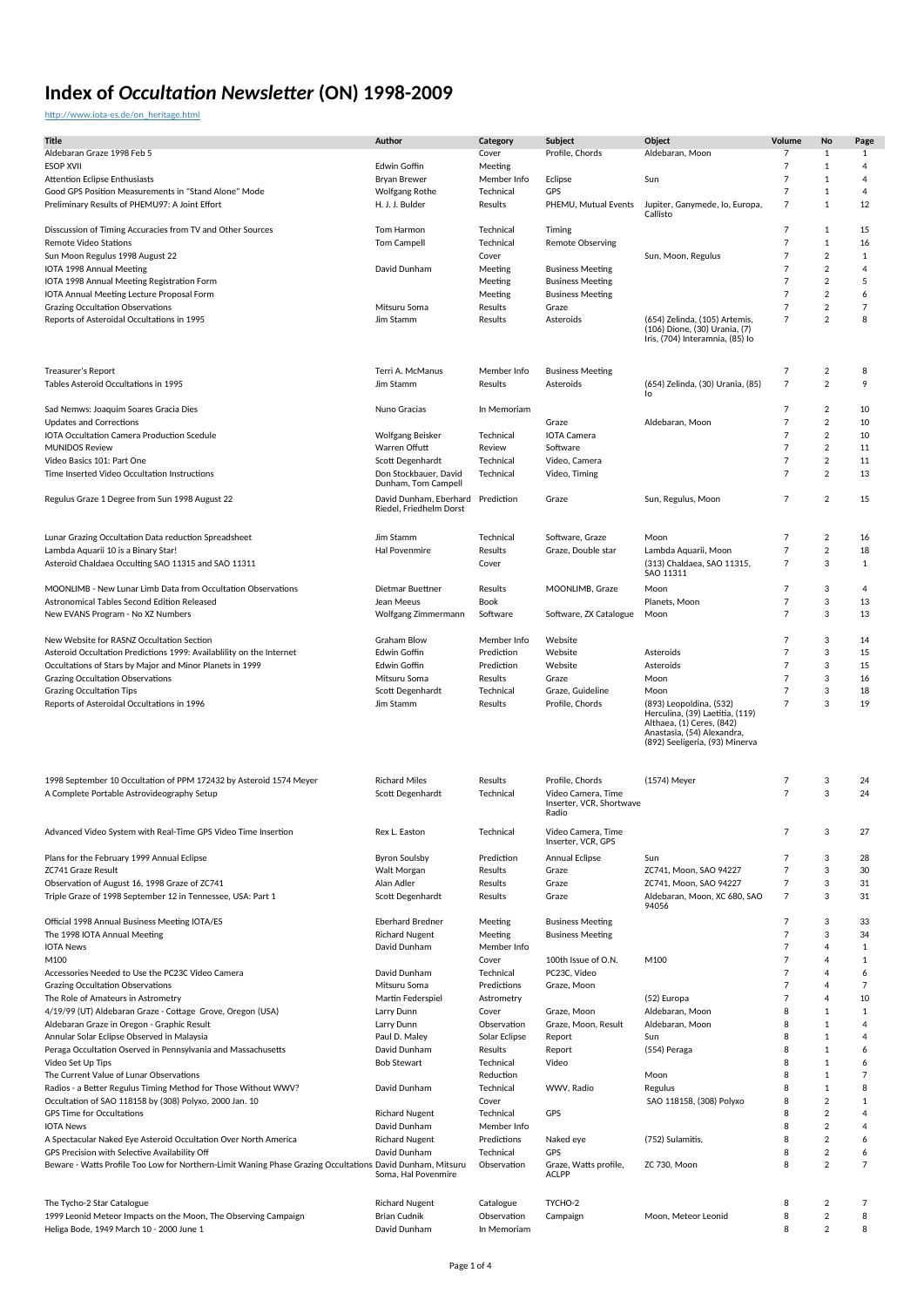[http://www.iota-es.de/on\\_heritage.html](http://www.iota-es.de/on_heritage.html)

| Title<br>IOTA's Role in the Dog Bone Asteroid Discovery                                                                    | Author<br>David Dunham                                                                                                          | Category<br>Observation                 | Subject<br>Result, Report                         | Object<br>(216) Kleopatra                                                                                                                                                                                                                                     | Volume<br>8 | No<br>$\overline{2}$                         | Page<br>9                      |
|----------------------------------------------------------------------------------------------------------------------------|---------------------------------------------------------------------------------------------------------------------------------|-----------------------------------------|---------------------------------------------------|---------------------------------------------------------------------------------------------------------------------------------------------------------------------------------------------------------------------------------------------------------------|-------------|----------------------------------------------|--------------------------------|
| Confirmed Lunar Meteor Impacts From the November 1999 Leonids                                                              | David Dunham, Ray<br>Sterner II, Bruce Gotwols,<br>Drian M. Cudnik, David M.<br>Palmer, Pedro V. Sada,<br>Richard Frankenberger | Observation                             | Result, Report, Impact                            | Meteor, Moon                                                                                                                                                                                                                                                  | 8           | $\overline{2}$                               | 10                             |
| Asteroid 12753 Povenmire<br>Occultations of Mercury, the Sun, & Venus seen in 3 Days                                       | <b>Richard Nugent</b><br><b>Bruce McCurdy</b>                                                                                   | Member Info<br>Observation              |                                                   | (12753) Povenmire<br>Mercury, Venus, Moon, Sun,<br>Spica                                                                                                                                                                                                      | 8<br>8      | $\boldsymbol{2}$<br>$\overline{2}$           | 12<br>12                       |
| The Newly Discovered Binary Star 44 Eta Librae                                                                             | Hal Povenmire                                                                                                                   | Results                                 | Graze, Double star                                | Moon, ZC 2128, SAO 159466,<br>ZC 2247, HIP 77060                                                                                                                                                                                                              | 8           | $\overline{2}$                               | 12                             |
| <b>New Double Stars</b>                                                                                                    | Henk Bulder                                                                                                                     | Results                                 | Double star                                       |                                                                                                                                                                                                                                                               | 8           | $\overline{2}$                               | 13                             |
| The 1999 IOTA Annual Meeting                                                                                               | <b>Richard Nugent</b>                                                                                                           | Meeting                                 |                                                   |                                                                                                                                                                                                                                                               | 8           | $\overline{2}$                               | 17                             |
| 2001 Lunar Leonid Impact<br>Statistical Comparison of Video and Visual Occultation Timings                                 | David Palmer<br><b>Cliff Bader</b>                                                                                              | Cover                                   | Impact                                            | Moon, Meteor                                                                                                                                                                                                                                                  | 8<br>8      | 3<br>3                                       | $\mathbf{1}$<br>$\overline{4}$ |
| An Unusual Total Occultation or was it a Grazing Occultation?                                                              | <b>Richard Nugent</b>                                                                                                           | Reduction<br>Observation                | Video, Visual<br>Graze                            | Moon, SAO 146271, ZC 3333                                                                                                                                                                                                                                     | 8           | 3                                            | 6                              |
| Minutes of the 2000 IOTA Annual Meeting                                                                                    | <b>Richard Nugent</b>                                                                                                           | Meeting                                 |                                                   |                                                                                                                                                                                                                                                               | 8           | 3                                            | $\overline{7}$                 |
| In Memoriam: Robert Clyde                                                                                                  | Richard Taibi                                                                                                                   | In Memoriam                             |                                                   |                                                                                                                                                                                                                                                               | 8           | 3                                            | 14                             |
| Publication status of the Occultation Newsletter                                                                           | John A. Graves                                                                                                                  | Member Info                             |                                                   |                                                                                                                                                                                                                                                               | 8           | 3                                            | 14                             |
| KIWI-Universal Time at a Pushbutton                                                                                        | Arthur Lucas                                                                                                                    | Technical                               | Software, KIWI, Timing                            |                                                                                                                                                                                                                                                               | 8           | 3                                            | 15                             |
| 2001 Leonid Lunar Impact Flash Confirmed                                                                                   | David Palmer                                                                                                                    | Observation                             | Impact                                            | Moon, Meteor                                                                                                                                                                                                                                                  | 8           | 3                                            | 16                             |
| Watec 902H Camera                                                                                                          | David Dunham                                                                                                                    | Technical                               | Watec 902H                                        |                                                                                                                                                                                                                                                               | 8           | 3                                            | 16                             |
| Occultation of Saturn                                                                                                      | Joan & David Dunham                                                                                                             | Cover                                   | Saturn, Moon                                      |                                                                                                                                                                                                                                                               | 8           | 4                                            | $\mathbf{1}$                   |
| Lunar Occultation Workbench 3.1: stellar occultations tailor-made to your needs                                            | Eric Limburg                                                                                                                    | Predictions                             | Software, LOW                                     |                                                                                                                                                                                                                                                               | 8           | $\overline{4}$                               | $\overline{4}$                 |
| The GAIA Mission: Main Scientific Goals and Contributions to Occultation Programs                                          | David Fernández                                                                                                                 | Space Mission                           |                                                   |                                                                                                                                                                                                                                                               | 8           | 4                                            | 10                             |
| Welcome Our New Members                                                                                                    | Arthur Lucas                                                                                                                    | Member Info                             |                                                   |                                                                                                                                                                                                                                                               | 8           | 4                                            | 12                             |
| The Detection of Close Stars by Occultations                                                                               | Jean Bourgeois                                                                                                                  | Reduction                               |                                                   |                                                                                                                                                                                                                                                               | 8           | 4                                            | 13                             |
| Personal Equation Comparsion                                                                                               | Jan Manek                                                                                                                       | Observation                             | PEC, Simon 1.1, software                          |                                                                                                                                                                                                                                                               | 8           | $\overline{4}$                               | 16                             |
| The February 16, 2001 Asteroid (83) Beatrix Occultation                                                                    | Hal Povenmire, R.<br>Bookamer                                                                                                   | Results                                 | Report                                            | (83) Beatrix, SAO 80084, TYC<br>1936-00758-1                                                                                                                                                                                                                  | 8           | $\overline{4}$                               | 17                             |
| The Discovery of the Binary Star 64 Orionis.                                                                               | <b>Hal Povenmire</b>                                                                                                            | Results                                 | Graze, Double star                                | 64 Orionis, SAO 95166, ZC<br>913, BD +19 1136                                                                                                                                                                                                                 | 8           | 4                                            | 18                             |
| The New Binary Star, 36 Sextantis                                                                                          | Hal Povenmire                                                                                                                   | Results                                 | Graze, Double star                                | 36 Sextantis, SAO 118473, ZC<br>1566, BD +03 2408                                                                                                                                                                                                             | 8           | 4                                            | 18                             |
| Predicted Path for the Occultation of HIP 19388 by 345 Tercidina<br>Highlights of Observing 366 Lunar Grazing Occultations | Jan Manek<br>Hal Povenmire                                                                                                      | Cover<br>Results                        | Graze, Report                                     | HIP 19388, (345) Tercidina<br>Moon, ZC 1436, SAO 138613,<br>Z 11685, 19 Tauri, ZC 1281,<br>SAO 118338, ZC 700, SAO<br>158835, (2) Pallas, 1<br>Vulpeculae, (51) Nemausa, 14<br>Piscium, (1) Ceres, (4) Vesta,<br>Saturn, ZC 2524, 53 Tauri,<br>Lambda Aquarii | 9<br>9      | $\mathbf{1}$<br>$1\,$                        | $\mathbf{1}$<br>$\overline{4}$ |
| A Plea for Submissions<br>Some New Members<br>Spectral Analysis and Occultation Timing                                     | John A. Graves<br><b>Arthur Lucas</b><br>Jan Manek                                                                              | Member Info<br>Member Info<br>Technical | DCF, Audio Recording,<br>CoolEdit 2000            |                                                                                                                                                                                                                                                               | 9<br>9<br>9 | $\mathbf{1}$<br>$\mathbf{1}$<br>$\mathbf{1}$ | 9<br>9<br>10                   |
| (345) Tercidina 2002 Sep 17 99 x 93 km                                                                                     | Jan Manek                                                                                                                       | Cover                                   |                                                   | (345) Tercidina                                                                                                                                                                                                                                               | 9           | $\overline{2}$                               | 1                              |
| (701) Oriola observations (4/21/2002)                                                                                      | <b>Steve Preston</b>                                                                                                            | Results                                 | Report                                            | (701) Oriola                                                                                                                                                                                                                                                  | 9           | $\overline{2}$                               | $\overline{4}$                 |
| The Newly Confirmed Binary Star, 43 Tau or Zodial Catalog 614                                                              | Hal Povenmire                                                                                                                   | Results                                 | Graze, Double star                                | 43 Tau, ZC 614, Moon                                                                                                                                                                                                                                          | 9           | $\overline{2}$                               | 5                              |
| Uncertainty Is Not the Same As Standard Error<br>The Spectacular Grazing Occultation of Jupiter On August 18, 1990         | Roger Venable<br>Hal & Katie Povenmire                                                                                          | Predictions<br>Results                  | Graze, Planet                                     | Jupiter, Moon                                                                                                                                                                                                                                                 | 9<br>9      | $\overline{2}$<br>$\overline{2}$             | 5<br>$\overline{7}$            |
| <b>Occultations and Small Bodies</b>                                                                                       | Terri McManus                                                                                                                   | Results                                 |                                                   | (216) Kleopatra, Moon.<br>Comet, Asteroid                                                                                                                                                                                                                     | 9           | $\overline{2}$                               | 8                              |
| NGC 1746 and the Moon                                                                                                      | Richard & Tatyana Wilds                                                                                                         | Cover                                   |                                                   | NGC 1746, Moon                                                                                                                                                                                                                                                | 9           | 3                                            | 1                              |
| Two GPS Applications for Support of Graze Expeditions<br>Modern Lunar Limb Profile Sytems                                  | <b>Wolfgang Rothe</b><br>Dietmar Buettner,<br>Eberhard Riedel, Mitsursu<br>Soma                                                 | Technical<br>Reduction                  | GPS, Graze<br>Plot, Moonlimb, ACLPPP,<br>GRAZEREC |                                                                                                                                                                                                                                                               | 9<br>9      | 3<br>3                                       | 4<br>5                         |
| First Experiences with a high sensitive Videocamera with internal Multiframe<br><b>Exposure Time</b>                       | <b>Wolfgang Rothe</b>                                                                                                           | Technical                               | <b>MTV-12V1-EX</b>                                |                                                                                                                                                                                                                                                               | 9           | 3                                            | 9                              |
| Short report of the IOTA/ES Official Business Meeting 2002<br>In the Memory of the STS-107 Astronauts                      | <b>Eberhard Bredner</b>                                                                                                         | Meeting<br>Cover                        |                                                   |                                                                                                                                                                                                                                                               | 9<br>9      | 3<br>$\overline{4}$                          | 10<br>$\mathbf{1}$             |
| A Remembrance of Danie Overbeek                                                                                            | Henk Bulder                                                                                                                     | In Memoriam                             |                                                   |                                                                                                                                                                                                                                                               | 9           | 4                                            | $\overline{4}$                 |
| In Memory of Michiel Daniel Overbeek                                                                                       | John A. Graves                                                                                                                  | In Memoriam                             |                                                   |                                                                                                                                                                                                                                                               | 9           | 4                                            | $\overline{4}$                 |
| ERRATUM to O.N. Volume 9 No. 3                                                                                             | <b>Eberhard Bredner</b>                                                                                                         | Correction                              |                                                   |                                                                                                                                                                                                                                                               | 9           | 4                                            | 5                              |
| Invitation to ESOP XXII 2003<br>Minutes of the 2002 IOTA Annual Meeting                                                    | <b>Eberhard Bredner</b><br><b>Richard Nugent</b>                                                                                | Member Info<br>Meeting                  | ESOP XXII 2003<br><b>Business Meeting</b>         |                                                                                                                                                                                                                                                               | 9<br>9      | 4<br>4                                       | 5<br>6                         |
| Occultation of p Arietis by Asteroid (828) Lindemannia On November 10, 2002                                                | Pedro V. Sada, Richard<br>Nugent, Paul Maley, Rick<br>Frankenberger, Steve<br>Preston, David Dunham,<br>W. Dean Pesnell         | Results                                 | Report                                            | p Arietis, (828) Lindemannia                                                                                                                                                                                                                                  | 9           | $\overline{4}$                               | 9                              |
| Reduction Profile of the 2003 August 21 Graze of SAO 76640                                                                 | Henk Bulder                                                                                                                     | Cover                                   | Graze                                             | SAO 76640, Moon                                                                                                                                                                                                                                               | 10          | $\mathbf{1}$                                 | 1                              |
| Some Sensitivity Characteristics of the Watec 902K Videocamera                                                             | Roger Venable                                                                                                                   | Technical                               | Watec 902K                                        |                                                                                                                                                                                                                                                               | 10          | $1\,$                                        | $\overline{4}$                 |
| On Directions in deploying Grazing Occultation Predictions                                                                 | Dietmar Buettner                                                                                                                | Technical                               | GPS                                               |                                                                                                                                                                                                                                                               | 10          | $\,1\,$                                      | 9                              |
| The Discovery of the Binary Star SAO 77638                                                                                 | Hal Povenmire                                                                                                                   | Results                                 | Graze, Double star                                | SAO 77638, Moon                                                                                                                                                                                                                                               | 10          | $1\,$                                        | 9                              |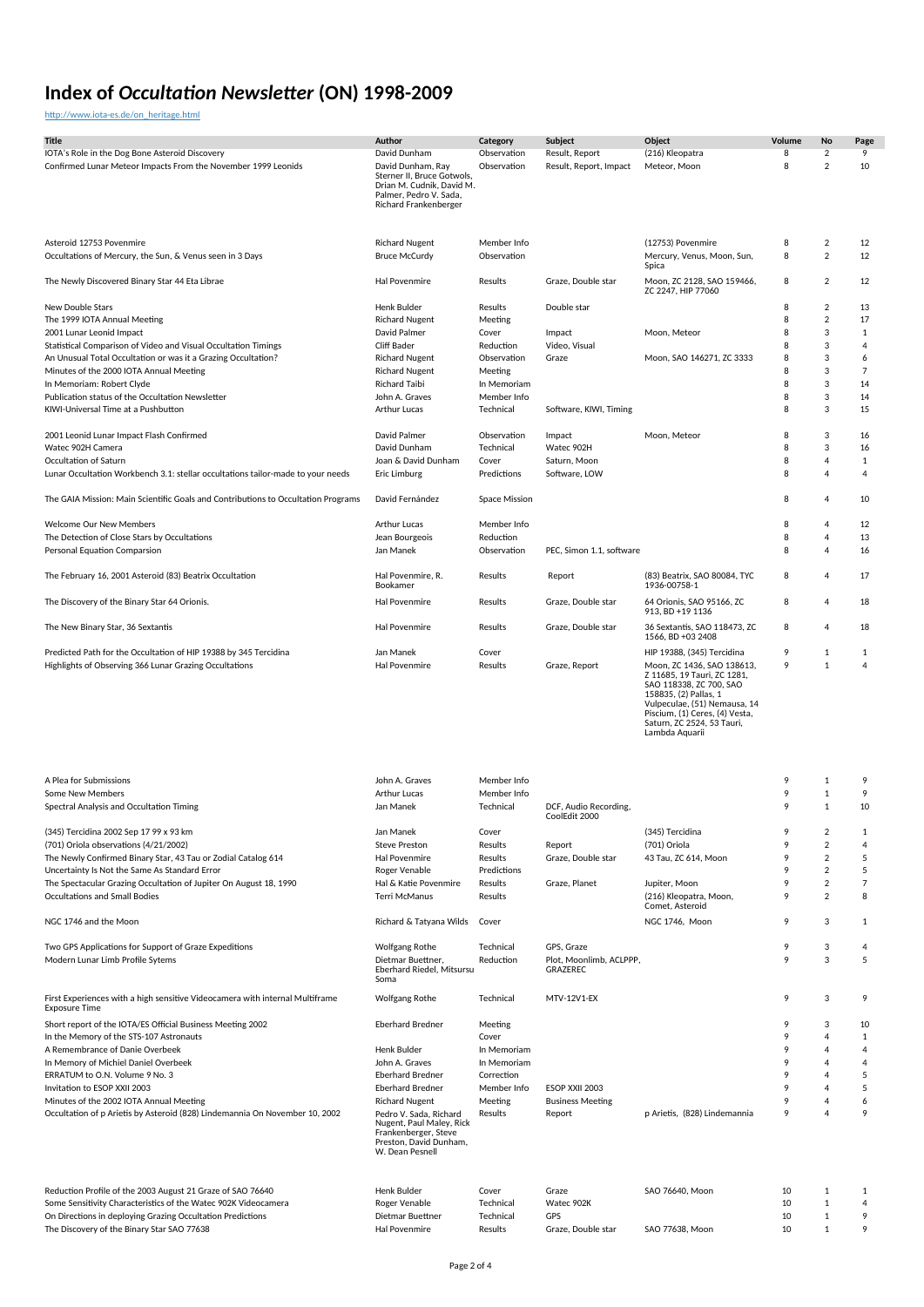[http://www.iota-es.de/on\\_heritage.html](http://www.iota-es.de/on_heritage.html)

| <b>Title</b>                                                                                                                                     | Author                            | Category                   | Subject                             | Object                                                                                                      | Volume   | No                  | Page               |
|--------------------------------------------------------------------------------------------------------------------------------------------------|-----------------------------------|----------------------------|-------------------------------------|-------------------------------------------------------------------------------------------------------------|----------|---------------------|--------------------|
| Discovery Of A New, Bright Binary Star - 65 Alpha Cancri                                                                                         | Hal Povenmire                     | Results                    | Graze, Double star                  | 65 Alpha Cancri, Moon,<br>Acubens, ZC 1341, SAO 98267,<br>HD 76756, BD+12 1948                              | 10       | $\mathbf{1}$        | 10                 |
|                                                                                                                                                  |                                   |                            |                                     |                                                                                                             |          |                     |                    |
| IOTA/ES infrormation September 2003                                                                                                              | <b>Eberhard Bredner</b>           | Member Info                |                                     |                                                                                                             | 10       | 1                   | 10                 |
| The Serendipitous Discovery of the Binary Star Z.C. 601                                                                                          | Hal Povenmire                     | Results                    | Graze, Double star                  | ZC 601, Moon, 37 Tauri                                                                                      | 10       | $\mathbf{1}$        | 10                 |
| Sample MOONLIMB Profile Plot<br>A Brief History Of Occultation And Eclipse Observations.                                                         | Dietmar Buettner<br>Hal Povenmire | Cover<br>Observation       | Plot, Moonlimb<br>History           |                                                                                                             | 10<br>10 | $\overline{2}$<br>2 | $\mathbf{1}$<br>4  |
| Another Plea for Submissions.                                                                                                                    | John A. Graves                    | Member Info                |                                     |                                                                                                             | 10       | $\overline{2}$      | 10                 |
| African Graze of Alpha Librae in May 2004                                                                                                        | <b>Alfons Gabel</b>               | Cover                      | Predictions, Path                   | Alpha Lib                                                                                                   | 10       | 3                   | $\mathbf{1}$       |
| African Graze of Alpha Librae in May 2004                                                                                                        | <b>Alfons Gabel</b>               |                            | Predictions, Path                   | ZC 2117, 8 Librae, ZC 2118,<br>Zubenelgenubi                                                                | 10       | 3                   | 4                  |
| In Memoriam - Macpherson Morgan, 1917 - 2002                                                                                                     |                                   | In Memoriam                |                                     |                                                                                                             | 10       | 3                   | 4                  |
| The Probable Duplicity Of Lambda Aquarii - Observational Evidence                                                                                | Hal Povenmire                     | Results                    | Graze                               | ZC 3353, Lambda Aquarii                                                                                     | 10       | 3                   | 5                  |
| In Memoriam - Ed Wallner<br>Information from IOTA/ES                                                                                             | <b>Eberhard Bredner</b>           | In Memoriam<br>Member Info | <b>ESOP XXIII Paris, Business</b>   |                                                                                                             | 10<br>10 | 3<br>3              | 6<br>6             |
| Asteroidal Occultation Paths That Cross The Southwestern USA From June 30 To July 6 Steve Preston                                                |                                   | Cover                      | Meeting<br>Predictions, Path        |                                                                                                             | 10       | 4                   | $\mathbf{1}$       |
|                                                                                                                                                  |                                   |                            |                                     |                                                                                                             |          |                     |                    |
| Youngest Asteroid Occultation Observer<br>2004 IOTA Annual Meeting                                                                               | <b>Richard Nugent</b>             | Meeting                    | Beth Turner, PC-164C                | (208) Lacrimosa, SAO 98314                                                                                  | 10<br>10 | 4<br>4              | 4<br>5             |
| 2004 IOTA Election Ballot                                                                                                                        | <b>Richard Nugent</b>             | Member Info                |                                     |                                                                                                             | 10       | 4                   | 5                  |
| 2004 IOTA Election Year                                                                                                                          | <b>Richard Nugent</b>             | Member Info                |                                     |                                                                                                             | 10       | 4                   | 5                  |
| Minutes of the 21st IOTA Annual Meeting, July 2003                                                                                               | <b>Richard Nugent</b>             | Meeting                    |                                     |                                                                                                             | 10       | 4                   | 6                  |
| Alpha Librae 2003 June 11 - An European Summer Occultation                                                                                       | Dietmar Buettner                  | Results                    | Double star                         | Moon, Alpha Librae, Alpha Lib                                                                               | 11       | $\mathbf{1}$        | 4                  |
| Eric Limburg Receives Recognition                                                                                                                | Henk Bril                         | Award                      | LOW, Lunar Occultation<br>Workbench |                                                                                                             | 11       | $\mathbf{1}$        | 4                  |
|                                                                                                                                                  |                                   |                            |                                     |                                                                                                             |          |                     |                    |
| A Double, Simultaneous Grazing Occultation, Same Limb, Unrelated Stars.                                                                          | <b>Hal Povenmire</b>              | Observation                | Graze                               | X30071, SAO 164654, HIP<br>107599, GSC 6371 981, 2UCAC<br>24251481, TYC2 6371-00981-<br>1u                  | 11       | 1                   | 5                  |
| Welcome IOTA/South West Asian Section                                                                                                            | David Dunham                      | Member Info                |                                     |                                                                                                             | 11       | 1                   | 5                  |
| Lunar Grazes By The Jovian System, December 7, 2004                                                                                              | Walter V. Morgan                  | Prediction                 | Graze                               | Moon, Jupiter, Jovian System,<br>Ganymede, Callisto, Europa                                                 | 11       | $1\,$               | 6                  |
| The Discovery and Confirmation of the Duplicity of ZC 3340                                                                                       | Hal Povenmire                     | Results                    | Graze, Double star                  | ZC 3340, SAO 146307, SD -<br>035505, GSC 5813.25, PPM<br>206764, HD 215708, HIP<br>112494, TYC 5237-00070-1 | 11       | $1\,$               | 8                  |
| Profile of (498) Tokio                                                                                                                           | Tsutomu Hayamizu                  | Cover                      | Profile, Chords                     | (498) Tokio                                                                                                 | 11       | 2                   | $\mathbf{1}$       |
| Analysis of a Lysistrata "Blink".                                                                                                                | Robert L. Sandy                   |                            | PC23C, STVASTRO                     | SAO 144313, Lysistrata                                                                                      | 11       | $\overline{2}$      | 4                  |
| A Note About January 2005 Occultation Events in North America                                                                                    | David Dunham                      | Member Info                |                                     |                                                                                                             | 11       | 2                   | 5                  |
| The Probable Detection of a Moon of Asteroid 1024 Hale                                                                                           | Rober Venable                     | Results                    | Watec 902H                          | TYC 2372-00323-1, (1024) Hale                                                                               | 11       | $\overline{2}$      | 5                  |
| A Statistical Method To Differentiate An Occultation Blink From Atmospheric<br>Scintillation When Recording on Videotape                         | Roger Venable                     | Technical                  |                                     |                                                                                                             | 11       | 2                   | 6                  |
| Publication Schedule of the Occultation Newsletter in 2005                                                                                       | John Graves                       | Member Info                |                                     |                                                                                                             | 11       | 2                   | 8                  |
| The Probable Detection of a Moon of Asteroid 98 lanthe                                                                                           | Roger Venable                     | Observation                |                                     | TYC 2452-00577-1, (98)<br>lanthe, Satellite                                                                 | 11       | $\overline{2}$      | 8                  |
| A Preliminary Analysis of the Occultation of 7.0-Magnitude Sao 36280 = Hip 1642A by David Dunham, Jessica<br>(914) Palisana on 2004 September 12 | Yuan                              | Cover                      | Profile, Chords                     | SAO 36280, HIP 1642A, (914)<br>Palisana                                                                     | 11       | 3                   | $\mathbf{1}$       |
| Minutes of the 22st IOTA Annual Meeting, 2004                                                                                                    | <b>Richard Nugent</b>             | Meeting                    |                                     |                                                                                                             | 11       | 3                   | 4                  |
| In Memoriam - Prof. Dr. Hans Ehrenberg                                                                                                           | Alfons Gabel                      | In Memoriam                |                                     |                                                                                                             | 11       | 3                   | 11                 |
| The February 10, 1977 Near Lunar Grazing Occultation Of Uranus                                                                                   | Hal Povenmire                     | Observation                | Graze                               | Uranus, Moon,                                                                                               | 11       | 3                   | 11                 |
| Reduction Profile of the Graze of Antares 3 March 2005                                                                                           | Mitsuru Soma                      | Cover                      | Profile, Chords                     | Moon, Antares                                                                                               | 11       | 4                   | $\mathbf{1}$       |
| Invitation to ESOP XXIV 2005<br>Satellites of Asteroids?                                                                                         | Arthur Lucas                      |                            |                                     | Satellite                                                                                                   | 11<br>11 | 4<br>4              | 4<br>5             |
| The March 3, 2005 Grazing Occultation of Antares Over Baja, California, Mexico                                                                   | Hal Povenmire                     | Results                    | Graze                               | Moon, Antares                                                                                               | 11       | 4                   | 5                  |
| Pictorial Reduction of the March 3, 2005 Graze of Antares                                                                                        | Robert Sandy                      | Diagram                    | Graze                               | Moon, Antares                                                                                               | 11       | 4                   | 8                  |
| New IOTA/ES Service                                                                                                                              | Hans-J. Bode                      | Member Info                | Website                             |                                                                                                             | 11       | 4                   | 9                  |
| AN OCCULTATIONAL HAZARD--- or Tinkle, Tinkle, Little Star.<br>Occultation of 10.8-mag. TYC 0714-00946-1 in Northern California                   | <b>Bob Sandy</b>                  | Technical<br>Cover         | Profile, Chords                     | TYC 0714-00946-1, (238)                                                                                     | 11<br>12 | 4<br>1              | 10<br>$\mathbf{1}$ |
| The Largest Members Of Our Solar System - 2005                                                                                                   | <b>Hal Povenmire</b>              | Table                      | Diameter, Moon,                     | Hypatia<br>Solar Sytem                                                                                      | 12       | $\mathbf{1}$        | 4                  |
| Millisecond Video Timing for the Masses                                                                                                          | Sam Herchak                       | Technical                  | Transnetunian<br>KIWI-OSD           |                                                                                                             | 12       | 2                   | 4                  |
| New Double Star Discoveries                                                                                                                      | Henk Bulder                       | Results                    | Double star                         |                                                                                                             | 12       | 2                   | 6                  |
| A Method to Reduce Video Occultation Times that Eliminates Personal Equation.                                                                    | <b>Richard Nugent</b>             | Technical                  | Personal Equation                   |                                                                                                             | 12       | $\overline{2}$      | 8                  |
| Profile of 466 Tisiphone from 5 January 2006                                                                                                     |                                   | Cover                      | Profile, Chords                     |                                                                                                             | 12       | 3                   | 1                  |
| "Incredibly Lucky", The Surprise Graze of ZC 2131                                                                                                | Derek C Breit                     | Results                    | Graze                               |                                                                                                             | 12       | 3                   | 4                  |
| New Double Star Discoveries                                                                                                                      | Henk Bulder                       | Results                    | Double star                         |                                                                                                             | 12       | 3                   | 6                  |
| Special Note Regarding the Next Occultation Newsletter                                                                                           | John Graves                       | Member Info                |                                     |                                                                                                             | 12       | 3                   | 8                  |
| An Introduction to Limovie and Digitizing Occultations                                                                                           | Arthur C. Lucas                   | Technical                  | LiMovie, Software                   | (559) Nanon, SAO 161827                                                                                     | 12       | 3                   | 9                  |
| An Unusual Pretoria Experience                                                                                                                   | <b>Bob Sandy</b>                  |                            |                                     | TYC 0216-01594-1, (790)<br>Pretoria                                                                         | 12       | 4                   | $\overline{4}$     |
| Pluto & Charon Occultations During The Next Decade.                                                                                              | Walker Vaning, San<br>Rafael,     | Predicition                |                                     | Pluto, Charon                                                                                               | 12       | 4                   | 4                  |
| Invitation to ESOP XXV<br>LinOccult - An Application for Predicting Occultations of Stars by Minor Planets                                       | Andrei Plekhanov                  | Prediction                 | LinOccult, Software                 |                                                                                                             | 12<br>12 | 4<br>$\overline{4}$ | 5<br>6             |
| New Double Star Discoveries                                                                                                                      | Henk Bulder                       | Results                    |                                     |                                                                                                             | 12       | 4                   | 9                  |